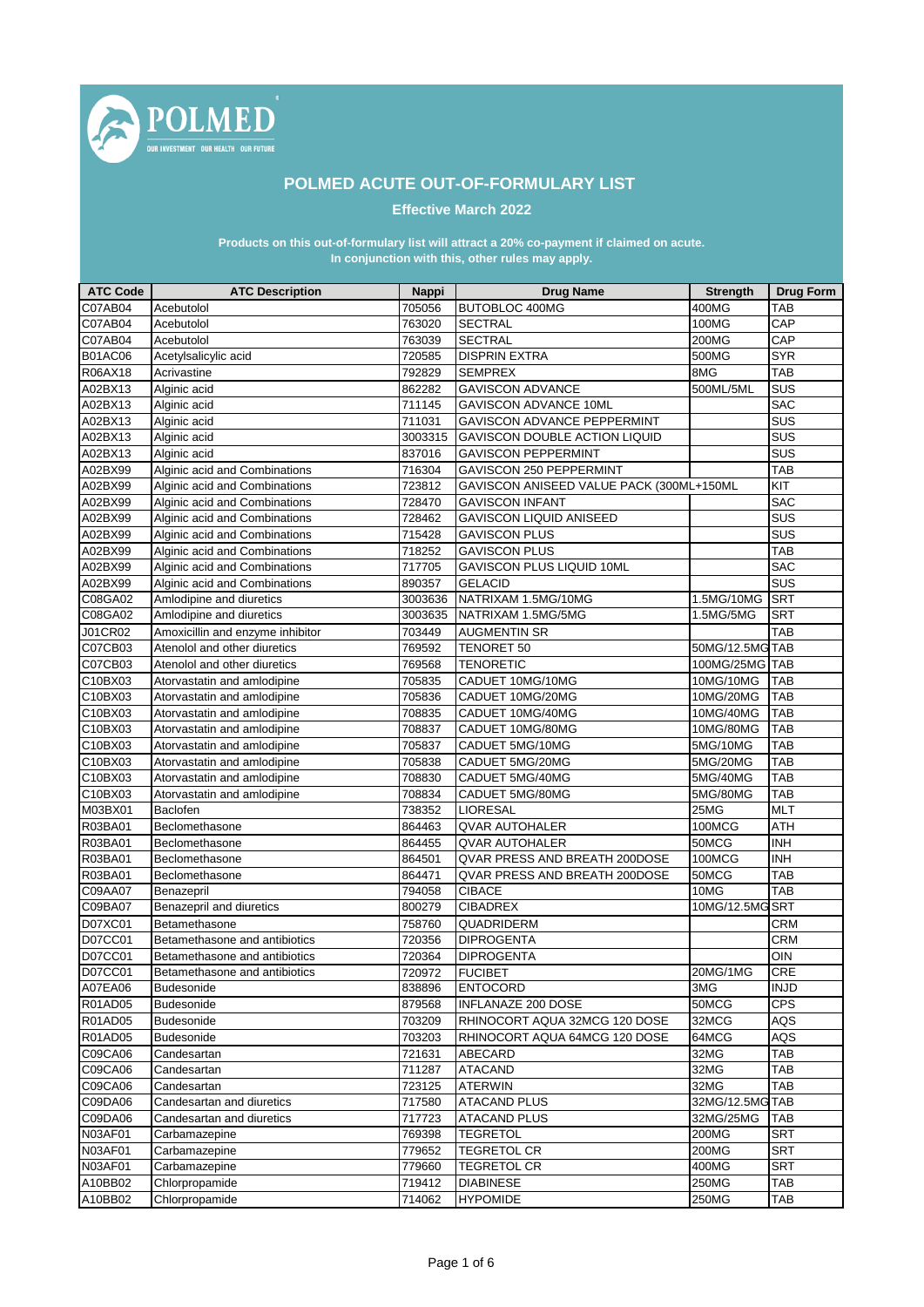| <b>ATC Code</b> | <b>ATC Description</b>      | <b>Nappi</b> | <b>Drug Name</b>                       | <b>Strength</b> | <b>Drug Form</b> |
|-----------------|-----------------------------|--------------|----------------------------------------|-----------------|------------------|
| C03BA04         | Chlortalidone               | 731919       | <b>HYGROTON</b>                        | 50MG            | TAB              |
| R01AD13         | Ciclesonide                 | 718730       | <b>OMNAIR</b>                          | 50MCG           | <b>INH</b>       |
| R06AA04         | Clemastine                  | 769231       | <b>DEGORAN ALLERGY</b>                 | 1MG             | <b>TAB</b>       |
| <b>N06AA04</b>  | Clomipramine                | 703419       | ANAFRANIL                              | 10MG            | TAB              |
| <b>N06AA04</b>  | Clomipramine                | 703427       | ANAFRANIL                              | 25MG            | <b>SYR</b>       |
| N06AA04         | Clomipramine                | 781193       | ANAFRANIL SIMPLE REG                   | 75MG            | <b>TAB</b>       |
|                 |                             |              |                                        |                 |                  |
| N06AA04         | Clomipramine                | 703381       | <b>CLOMIDEP</b>                        | 25MG            | <b>TAB</b>       |
| N06AA04         | Clomipramine                | 847410       | <b>EQUINORM</b>                        | 10MG            | <b>TAB</b>       |
| <b>N06AA04</b>  | Clomipramine                | 847429       | <b>EQUINORM</b>                        | 25MG            | <b>TAB</b>       |
| <b>D01AC20</b>  | Combinations                | 739391       | <b>LOTRIDERM</b>                       |                 | <b>CRM</b>       |
| D01AC20         | Combinations                | 709808       | MAXADERM 1MG/10MG                      |                 | <b>CRE</b>       |
| D01AC20         | Combinations                | 754579       | PEVISONE                               | 15G             | <b>CRM</b>       |
| D01AC20         | Combinations                | 771937       | <b>TRAVOCORT</b>                       |                 | <b>CRM</b>       |
| R03DA20         | Combinations of xanthines   | 765031       | SOLPHYLLIN                             |                 | <b>SYR</b>       |
| G04BD10         | Darifenacin                 | 706046       | <b>ENABLEX 15MG</b>                    | 15MG            | <b>SRT</b>       |
| G04BD10         | Darifenacin                 | 706045       | <b>ENABLEX 7.5MG</b>                   | 7.5MG           | <b>SRT</b>       |
| R06AX27         | Desloratadine               | 720915       | ADCO DESLORATADINE                     | 2.5MG/5ML       | SOL              |
| R06AX27         | Desloratadine               | 721616       | <b>DEHRIN</b>                          | 2.5MG/5ML       | SOL              |
| R06AX27         | Desloratidine               | 702044       | <b>DESELEX</b>                         | 2.5MG/5ML       | <b>TAB</b>       |
| R06AX27         | Desloratadine               | 3003432      | <b>DESENEEZE</b>                       | 2.5MG/5ML       | <b>SYR</b>       |
| R06AX27         | Desloratidine               | 720028       | NEOCLARITYNE                           | 2.5MG/5ML       | <b>TAB</b>       |
| R06AX22         | Ebastine                    | 847992       | <b>KESTINE</b>                         | 10MG            | <b>TAB</b>       |
|                 |                             |              |                                        |                 |                  |
| D01AC03         | Econazole                   | 754498       | PEVARYL CREAM                          | 10MG/1G         | <b>CRM</b>       |
| C09BB02         | Enalapril and Lercanidipine | 711445       | ZANERIL 10MG/20MG                      | 10MG/20MG       | <b>TAB</b>       |
| C09DA02         | Eprosartan and diuretics    | 708096       | <b>TEVETEN PLUS</b>                    | 600MG/12.5M TAB |                  |
| A02BC05         | Esomeprazole                | 3002447      | <b>ESOTAB</b>                          | 20MG            | <b>TAB</b>       |
| A02BC05         | Esomeprazole                | 3002448      | <b>ESOTAB</b>                          | 40MG            | TAB              |
| A02BC05         | Esomeprazole                | 721061       | <b>NECTIZOLE</b>                       | 20MG            | <b>TAB</b>       |
| A02BC05         | Esomeprazole                | 721062       | <b>NECTIZOLE</b>                       | 40MG            | <b>TAB</b>       |
| A02BC05         | Esomeprazole                | 721089       | NESOPRAM 20                            | 20MG            | TAB              |
| A02BC05         | Esomeprazole                | 721090       | NESOPRAM 40                            | 40MG            | TAB              |
| A02BC05         | Esomeprazole                | 715868       | <b>NEXIAM</b>                          | 10MG            | <b>TAB</b>       |
| A02BC05         | Esomeprazole                | 720048       | <b>NEXIAM</b>                          | 2.5MG           | <b>SAC</b>       |
| A02BC05         | Esomeprazole                | 897132       | <b>NEXIAM</b>                          | 20MG            | <b>TAB</b>       |
| A02BC05         | Esomeprazole                | 897125       | <b>NEXIAM</b>                          | 40MG            | <b>TAB</b>       |
| A02BC05         | Esomeprazole                | 720053       | <b>NEXIAM</b>                          | 5MG             | <b>SAC</b>       |
| A02BC05         | Esomeprazole                | 721056       | NEXIFLUX                               | 20MG            | <b>TAB</b>       |
| A02BC05         | Esomeprazole                | 721057       | NEXIFLUX                               | 40MG            | <b>TAB</b>       |
|                 |                             |              |                                        |                 |                  |
| A02BC05         | Esomeprazole                | 720753       | NEXIPRAZ                               | 20MG            | <b>TAB</b>       |
| A02BC05         | Esomeprazole                | 720754       | NEXIPRAZ                               | 40MG            | <b>TAB</b>       |
| A02BC05         | Esomeprazole                | 718879       | NEXMEZOL                               | 20MG            | <b>TAB</b>       |
| A02BC05         | Esomeprazole                | 718880       | NEXMEZOL                               | 40MG            | <b>TAB</b>       |
| A02BC05         | Esomeprazole                | 721578       | <b>NEXOMEP</b>                         | 20MG            | <b>TAB</b>       |
| A02BC05         | Esomeprazole                | 721579       | <b>NEXOMEP</b>                         | 40MG            | <b>TAB</b>       |
| A02BC05         | Esomeprazole                | 720215       | <b>TRUSTAN</b>                         | 20MG            | <b>TAB</b>       |
| A02BC05         | Esomeprazole                | 720217       | <b>TRUSTAN</b>                         | 40MG            | <b>TAB</b>       |
| M01AH05         | Etoricoxib                  | 723130       | ADCO ETORICOXIB (WAS SPEC-ETORIC0120MG |                 | <b>TAB</b>       |
| M01AH05         | Etoricoxib                  | 723128       | ADCO ETORICOXIB (WAS SPEC-ETORIC060MG  |                 | <b>TAB</b>       |
| M01AH05         | Etoricoxib                  | 723129       | ADCO ETORICOXIB (WAS SPEC-ETORICO90MG  |                 | <b>TAB</b>       |
| M01AH05         | Etoricoxib                  | 3001702      | <b>ARCOXIA</b>                         | 30MG            | <b>TAB</b>       |
| M01AH05         | Etoricoxib                  | 709110       | <b>ARCOXIA</b>                         | 120MG           | <b>TAB</b>       |
| M01AH05         | Etoricoxib                  | 709108       | <b>ARCOXIA</b>                         | 60MG            | <b>TAB</b>       |
| M01AH05         | Etoricoxib                  | 709109       | <b>ARCOXIA</b>                         | 90MG            | <b>TAB</b>       |
| M01AH05         | Etoricoxib                  | 3001968      | <b>AZCURA</b>                          | 120MG           | <b>TAB</b>       |
| M01AH05         | Etoricoxib                  | 3001961      | <b>AZCURA</b>                          | 60MG            | <b>TAB</b>       |
| M01AH05         | Etoricoxib                  | 3001967      | <b>AZCURA</b>                          | 90MG            | <b>TAB</b>       |
| M01AH05         | Etoricoxib                  | 3001638      | <b>CORICIB</b>                         | 120MG           | <b>TAB</b>       |
| M01AH05         | Etoricoxib                  | 3002586      | <b>CORICIB</b>                         | 30MG            | <b>TAB</b>       |
| M01AH05         | Etoricoxib                  | 3001636      | <b>CORICIB</b>                         | 60MG            | <b>TAB</b>       |
|                 |                             |              |                                        | 90MG            | <b>TAB</b>       |
| M01AH05         | Etoricoxib                  | 3001637      | <b>CORICIB</b>                         |                 |                  |
| M01AH05         | Etoricoxib                  | 3004263      | <b>COXETORI</b>                        | 120MG           | <b>TAB</b>       |
| M01AH05         | Etoricoxib                  | 3004261      | <b>COXETORI</b>                        | 60MG            | <b>TAB</b>       |
| M01AH05         | Etoricoxib                  | 3004262      | <b>COXETORI</b>                        | 90MG            | <b>TAB</b>       |
| <b>M01AH05</b>  | Etoricoxib                  | 3002300      | <b>EBOV</b>                            | 120MG           | <b>TAB</b>       |
| M01AH05         | Etoricoxib                  | 3002298      | <b>EBOV</b>                            | 60MG            | <b>TAB</b>       |
| M01AH05         | Etoricoxib                  | 3002299      | <b>EBOV</b>                            | 90MG            | <b>TAB</b>       |
| M01AH05         | Etoricoxib                  | 3002400      | <b>ECOXAR</b>                          | 120MG           | <b>TAB</b>       |
| M01AH05         | Etoricoxib                  | 3002397      | <b>ECOXAR</b>                          | 60MG            | <b>TAB</b>       |
| M01AH05         | Etoricoxib                  | 3002398      | <b>ECOXAR</b>                          | 90MG            | TAB              |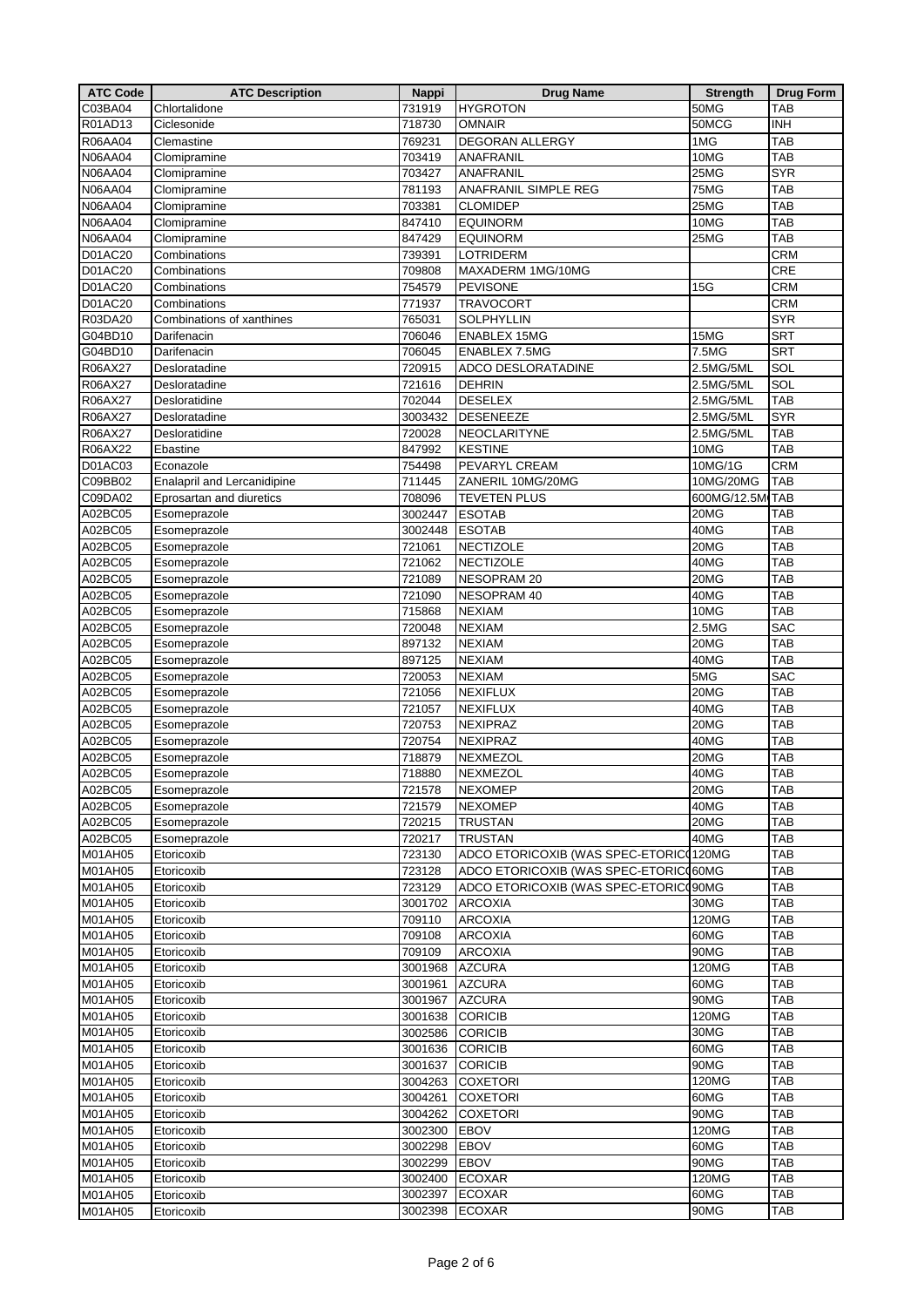| <b>ATC Code</b>    | <b>ATC Description</b>         | <b>Nappi</b>     | <b>Drug Name</b>                         | <b>Strength</b>   | <b>Drug Form</b>  |
|--------------------|--------------------------------|------------------|------------------------------------------|-------------------|-------------------|
| M01AH05            | Etoricoxib                     | 3002933          | <b>ETIFLAM</b>                           | 120MG             | TAB               |
| M01AH05            | Etoricoxib                     | 3002930          | <b>ETIFLAM</b>                           | 60MG              | <b>TAB</b>        |
| M01AH05            | Etoricoxib                     | 3002931          | <b>ETIFLAM</b>                           | 90MG              | <b>TAB</b>        |
| M01AH05            | Etoricoxib                     | 3002678          | <b>ETOFLAM</b>                           | 120MG             | <b>TAB</b>        |
| M01AH05            | Etoricoxib                     | 3002676          | <b>ETOFLAM</b>                           | 60MG              | <b>TAB</b>        |
| <b>M01AH05</b>     | Etoricoxib                     | 3002677          | <b>ETOFLAM</b>                           | 90MG              | <b>TAB</b>        |
| M01AH05            | Etoricoxib                     | 3002099          | <b>ETORICOXIB AUSTELL</b>                | 120MG             | <b>TAB</b>        |
| M01AH05            | Etoricoxib                     | 3002097          | ETORICOXIB AUSTELL                       | 60MG              | <b>TAB</b>        |
| M01AH05            | Etoricoxib                     | 3002098          | ETORICOXIB AUSTELL                       | 90MG              | <b>TAB</b>        |
| M01AH05            | Etoricoxib                     | 3003605          | <b>ETORICOXIB BIOTECH</b>                | 120MG             | <b>TAB</b>        |
| M01AH05            | Etoricoxib                     | 3003603          | <b>ETORICOXIB BIOTECH</b>                | 60MG              | <b>TAB</b>        |
| M01AH05            | Etoricoxib                     | 3003604          | ETORICOXIB BIOTECH                       | 90MG              | <b>TAB</b>        |
| M01AH05            | Etoricoxib                     | 723368           | <b>EXINEF</b>                            | 120MG             | <b>TAB</b>        |
| M01AH05            | Etoricoxib                     | 3001701          | <b>EXINEF</b>                            | 30MG              | <b>TAB</b>        |
| M01AH05            | Etoricoxib                     | 723366           | <b>EXINEF</b>                            | 60MG              | <b>TAB</b>        |
| M01AH05            | Etoricoxib                     | 723367           | <b>EXINEF</b>                            | 90MG              | <b>TAB</b>        |
| M01AH05            | Etoricoxib                     | 3003526          | <b>EXORICA</b>                           | 120MG             | <b>TAB</b>        |
| M01AH05            | Etoricoxib                     | 3003524          | <b>EXORICA</b>                           | 60MG              | <b>TAB</b>        |
| M01AH05            | Etoricoxib                     | 3003525          | <b>EXORICA</b>                           | 90MG              | <b>TAB</b>        |
| M01AH05            | Etoricoxib                     | 3002545          | <b>EXTRIB</b>                            | 120MG             | <b>TAB</b>        |
| M01AH05            | Etoricoxib                     | 3002542          | <b>EXTRIB</b>                            | 30MG              | <b>TAB</b>        |
| M01AH05            | Etoricoxib                     | 3002543          | <b>EXTRIB</b>                            | 60MG              | <b>TAB</b>        |
| M01AH05            | Etoricoxib                     | 3002544          | <b>EXTRIB</b>                            | 90MG              | <b>TAB</b>        |
| M01AH05            | Etoricoxib                     | 3002324          | <b>EXXIB</b>                             | 120MG             | <b>TAB</b>        |
| M01AH05            | Etoricoxib                     | 3002321          | <b>EXXIB</b>                             | 60MG              | <b>TAB</b>        |
| M01AH05            | Etoricoxib                     | 3002323          | <b>EXXIB</b>                             | 90MG              | <b>TAB</b>        |
| M01AH05            | Etoricoxib                     | 3001966          | <b>MARACOXA</b>                          | 120MG             | TAB               |
| M01AH05            | Etoricoxib                     | 3001918          | <b>MARACOXA</b>                          | 60MG              | <b>TAB</b>        |
| M01AH05            | Etoricoxib                     | 3001965          | <b>MARACOXA</b>                          | 90MG              | <b>TAB</b>        |
| R06AX26            | Fexofenadine                   | 709710           | FASTWAY 180                              | 180MG             | <b>TAB</b>        |
| R06AX26            | Fexofenadine                   | 714069           | <b>FENOFEX</b>                           | 180MG             | <b>TAB</b>        |
| R06AX26            | Fexofenadine                   | 710837           | <b>FEXAWAY</b>                           | 180MG             | <b>TAB</b>        |
| R06AX26            | Fexofenadine                   | 707200           | <b>FEXO</b>                              | 180MG             | <b>TAB</b>        |
| R06AX26            | Fexofenadine                   | 3000603          | <b>FEXOFENADINE BIOTECH</b>              | 180MG             | <b>TAB</b>        |
| R06AX26            | Fexofenadine                   | 848107           | <b>TELFAST</b>                           | 180MG             | SUS               |
| R06AX26            | Fexofenadine                   | 715771           | <b>TELFAST</b>                           | 30MG/5ML          | <b>TAB</b>        |
| R06AX26            | Fexofenadine                   | 714053           | <b>TELLERGE</b>                          | 180MG             | <b>TAB</b>        |
| G04BD02            | Flavoxate                      | 820113           | <b>URISPAS</b>                           | 200MG             | <b>TAB</b>        |
| N06AB03            | Fluoxetine                     | 894249           | PROHEXAL 40T                             | 40MG              | <b>TAB</b>        |
| L02BB01            | Flutamide                      | 701786           | <b>FLUTAHEXAL</b>                        | 250MG             | <b>TAB</b>        |
| L02BB01            | Flutamide                      | 701389           | FLUTAPLEX 250MG                          | 250MG             | TAB               |
| L02BB01            | Flutamide                      | 708814           | SPEC-FLUTAMIDE                           | <b>250MG</b>      | <b>SUP</b>        |
| R01AD08            | Fluticasone                    | 712866           | AVAMYS 120 DOSE                          | 27.5MCG/1DO AQS   |                   |
| R01AD08            | Fluticasone                    | 3002590          | <b>GENEMIST 120 DOSE</b>                 | 27.5MCG/1DO AQS   |                   |
| C10AA04            | Fluvastatin                    | 813664           | <b>LESCOL</b>                            | 20MG              | CAP               |
| C10AA04            | Fluvastatin                    | 813672           | <b>LESCOL</b>                            | 40MG              | CAP               |
| B03BB01            | Folic acid                     | 717540           | <b>FOLIC ACID</b>                        | 400MCG            | CAP               |
| B03BB01            | Folic acid                     | 702348           | <b>FOLIC ACID</b>                        | 5MG               | CAP               |
| B03BB01            | Folic acid                     | 717542           | <b>FOLIC ACID</b>                        | 800MCG            | CAP               |
| C03CA01            | Furosemide                     | 780839           | LASIX                                    | 80MG              | TAB               |
| C03CA01            | Furosemide                     | 735973           | <b>LASIX RETARD</b>                      | 60MG              | CAP               |
| N03AX12            | Gabapentin                     | 705262           | <b>NEURONTIN</b>                         | 600MG             | <b>TAB</b>        |
| A10BB12            | Glimepiride                    | 716716           | <b>ACCORD GLIMEPIRIDE</b>                | 4MG               | <b>TAB</b>        |
| A10BB12            | Glimepiride                    | 831573           | AMARYL                                   | 4MG<br>4MG        | <b>TAB</b>        |
| A10BB12<br>A10BB12 | Glimepiride<br>Glimepiride     | 714856<br>717078 | ASPEN GLIMEPIRIDE<br>AUSTELL GLIMEPIRIDE | 4MG               | <b>TAB</b><br>EEF |
| A10BB12            | Glimepiride                    | 710209           | <b>EUGLIM</b>                            | 4MG               |                   |
|                    |                                |                  |                                          |                   | TAB               |
| A10BB12<br>A10BB12 | Glimepiride<br>Glimepiride     | 704364<br>710906 | <b>GLAMARYL 4MG</b><br><b>SULPHONUR</b>  | 4MG<br>4MG        | TAB<br><b>TAB</b> |
| A10BB07            | Glipizide                      | 743666           | <b>MINIDIAB</b>                          | 5MG               | <b>TAB</b>        |
| C01DA02            | Glyceryl trinitrate            | 787256           | NITROLINGUAL AEROSOL SPRAY               | 0.4M <sub>G</sub> | <b>INH</b>        |
| D07CA01            | Hydrocortisone and antibiotics | 720973           | <b>FUCIDIN H</b>                         | 20MG/10MG         | CRE               |
| M01AE01            |                                | 793671           | <b>BRUFEN RETARD</b>                     | 800MG             | <b>TAB</b>        |
| A10AD01            | Ibuprofen<br>Insulin (human)   | 714977           | ACTRAPHANE HM (GE) FLEXPEN 3ML           | 100IU/1ML         | <b>INJ</b>        |
| A10AD01            | Insulin (human)                | 733512           | ACTRAPHANE HM(GE) VIAL 10ML              | 100IU/1ML         | <b>INJD</b>       |
| A10AD01            | Insulin (human)                | 783811           | HUMULIN 30/70 VIAL 10ML                  | 100IU/1ML         | <b>INJD</b>       |
| A10AC01            | Insulin (human)                | 733458           | HUMULIN N VIAL 10ML                      | 100IU/1ML         | <b>INJD</b>       |
| A10AB01            | Insulin (human)                | 733431           | HUMULIN R VIAL 10ML                      | 100IU/1ML         | <b>INJD</b>       |
| A10AD01            | Insulin (human)                | 710299           | INSUMAN COMB 30/70 CARTRIDGE 3ML         | 300iu/3ML         | <b>INJ</b>        |
|                    |                                |                  |                                          |                   |                   |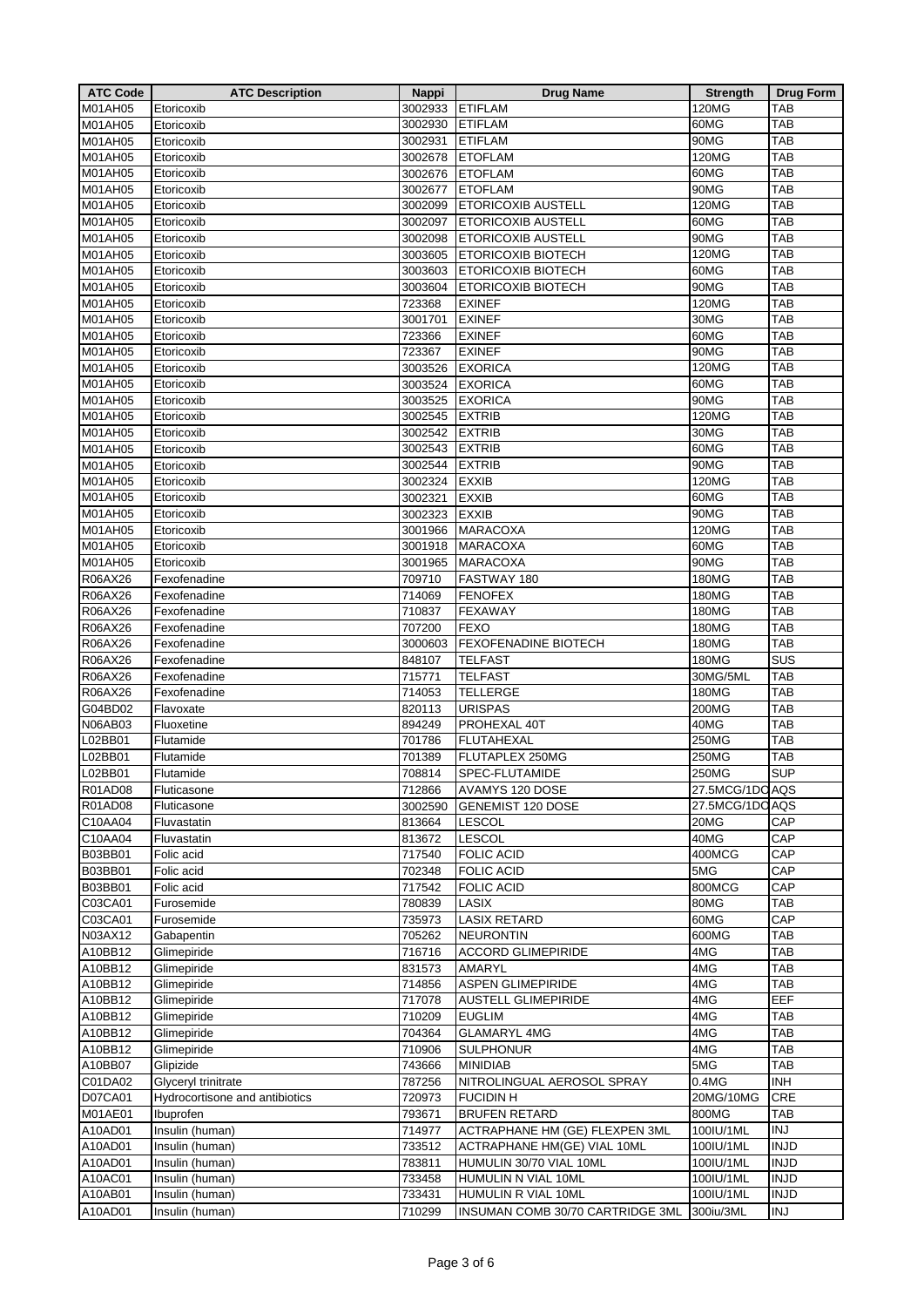| <b>ATC Code</b> | <b>ATC Description</b>                 | <b>Nappi</b> | <b>Drug Name</b>                            | <b>Strength</b> | <b>Drug Form</b> |
|-----------------|----------------------------------------|--------------|---------------------------------------------|-----------------|------------------|
| A10AC01         | Insulin (human)                        | 700183       | PROTAPHANE FLEXPEN 3ML                      | 100U/1ML        | <b>INJ</b>       |
| A10AC01         | Insulin (human)                        | 733482       | PROTAPHANE HM(GE) VIAL 10ML                 | 100IU/1ML       | <b>INJD</b>      |
| A10AB05         | Insulin aspart                         | 707927       | <b>NOVORAPID VIAL 10ML</b>                  | 100IU/1ML       | <b>INJ</b>       |
| A10AD30         | Insulin combinations                   | 702086       | NOVOMIX 30 FLEXPEN 3ML                      |                 | <b>INJD</b>      |
| A10AD30         | Insulin combinations                   | 702089       | NOVOMIX 30 PENFILL 3ML                      |                 | <b>INJD</b>      |
| A10AE06         | insulin degludec                       | 723864       | TRESIBA FLEXTOUCH 3ML                       | 100U/1ML        | <b>INJ</b>       |
|                 |                                        |              |                                             |                 | <b>INJ</b>       |
| A10AE06         | insulin degludec                       | 720490       | <b>TRESIBA PENFILL 3ML</b>                  | 100U/1ML        |                  |
| A10AD06         | Insulin degludec and insulin aspart    | 722292       | RYZODEG FLEXTOUCH PRE-FILLED PEN 100IU/1ML  |                 | <b>INJ</b>       |
| A10AE04         | Insulin glargine                       | 700308       | <b>LANTUS CARTRIDGE 3ML</b>                 |                 | $\overline{N}$   |
| A10AE04         | Insulin glargine                       | 709860       | LANTUS SOLOSTAR DISPOSABLE PEN 3I 100IU/1ML |                 | <b>INJ</b>       |
| A10AE04         | Insulin glargine                       | 700310       | <b>LANTUS VIAL 10ML</b>                     |                 | <b>INJ</b>       |
| A10AE04         | Insulin glargine                       | 723815       | TOUJEO PEN 1.5ML                            | 300IU/1ML       | <b>INJ</b>       |
| A10AB06         | Insulin glulisine                      | 706040       | APIDRA VIAL 10ML                            | 100IU/1ML       | <b>INJ</b>       |
| A10AD04         | Insulin lispro                         | 853437       | HUMALOG MIX 25 VIAL 10ML                    | 100IU/1ML       | <b>INJD</b>      |
| A10AB04         | Insulin lispro                         | 819468       | <b>HUMALOG VIAL 10ML</b>                    | 100IU/1ML       | <b>INJD</b>      |
| C08CA03         | Isradipine                             | 782963       | <b>DYNACIRC</b>                             | 2.5MG           | <b>TAB</b>       |
| C08CA03         | Isradipine                             | 788325       | <b>DYNACIRC SRO</b>                         | 5MG             | CAP              |
| R06AX17         | Ketotifen                              | 797138       | <b>ZADITEN SRO</b>                          | 2MG             | CAP              |
| C07AG01         | Labetalol                              | 771627       | <b>TRANDATE</b>                             | 100MG           | <b>TAB</b>       |
| C08CA13         | Lercanidipine                          | 723574       | LERCANIDIPINE TEVA                          | 10MG            | <b>TAB</b>       |
| C08CA13         | Lercanidipine                          | 723575       | <b>LERCANIDIPINE TEVA</b>                   | 20MG            | <b>TAB</b>       |
| C08CA13         | Lercanidipine                          | 3004293      | <b>LERTENS</b>                              | 10MG            | <b>TAB</b>       |
|                 |                                        |              | <b>LERTENS</b>                              |                 |                  |
| C08CA13         | Lercanidipine                          | 3004294      |                                             | 20MG<br>10MG    | <b>TAB</b>       |
| C08CA13         | Lercanidipine                          | 704035       | ZANIDIP 10                                  |                 | <b>TAB</b>       |
| C08CA13         | Lercanidipine                          | 708037       | ZANIDIP                                     | 20MG            | <b>TAB</b>       |
| R06AE09         | Levocetirizine dihydrochloride         | 720330       | <b>XYZAL</b>                                | 2.5MG/5ML       | <b>TAB</b>       |
| <b>N06AA07</b>  | Lofepramine                            | 723002       | <b>EMDALEN</b>                              | 70MG            | <b>TAB</b>       |
| A07DA03         | Loperamide                             | 848840       | <b>IMODIUM PLUS</b>                         | 2MG/125MG       | CHU              |
| N06AA21         | Maprotiline                            | 739529       | <b>LUDIOMIL</b>                             | 75MG            | <b>DSP</b>       |
| N05CH01         | Melatonin                              | 721635       | <b>CIRCADIN</b>                             | 2MG             | <b>SRT</b>       |
| C02AB01         | Methyldopa                             | 732079       | <b>HYPOTONE</b>                             | 500MG           | TAB              |
| D07AC14         | Methylprednisolone aceponate           | 793108       | <b>ADVANTAN</b>                             |                 | CRE              |
| D07AC14         | Methylprednisolone aceponate           | 793086       | <b>ADVANTAN</b>                             |                 | <b>OIN</b>       |
| D07AC14         | Methylprednisolone aceponate           | 793116       | ADVANTAN FATTY OINT                         |                 | OIN              |
| D07AC14         | Methylprednisolone aceponate           | 883180       | <b>ADVANTAN MILK</b>                        |                 | <b>CRE</b>       |
| D07AC14         | Methylprednisolone aceponate           | 701417       | <b>ADVANTAN SCALP</b>                       |                 | LOT              |
| C07AB02         | Metoprolol                             | 739251       | <b>LOPRESOR</b>                             | 100MG           | <b>TAB</b>       |
| G04BD12         | Mirabegron                             | 722475       | <b>BETMIGA</b>                              | 25MG            | <b>SRT</b>       |
| G04BD12         | Mirabegron                             | 722789       | <b>BETMIGA</b>                              | 50MG            | <b>SRT</b>       |
| R06AX25         | Mizolastine                            | 884047       | <b>MIZOLLEN</b>                             | 10MG            | TAB              |
| R01AD09         | Mometasone                             | 3004007      | MONACT 140 DOSE                             | 50MCG           | AQS              |
|                 |                                        |              |                                             |                 |                  |
| R01AD09         | Mometasone                             | 883253       | NASONEX AQUEOUS 140 DOSE                    | 50MCG           | <b>AQS</b>       |
| R01AD09         | Mometasone                             | 713968       | NEXOMIST 140 METERED DOSES                  | 50MCG           | AQS              |
| R01AD09         | Mometasone                             | 716718       | RINELON 60 DOSE                             | 50MCG/1DOS AQS  |                  |
| R01AD09         | Mometasone                             | 883261       | RINELON AQUEOUS 140 DOSE                    | 50MCG/1DOS AQS  |                  |
| R01AD59         | mometasone, combinations               | 3001861      | RYALTRIS 120 DOSE                           |                 | NAS              |
| M01AE52         | Naproxen and esomeprazole              | 718724       | VIMOVO 500/20MG                             |                 | CAP              |
| C08CA05         | Nifedipine                             | 796891       | ADALAT RETARD                               | 10MG            | <b>TAB</b>       |
| C08CA05         | Nifedipine                             | 783889       | ADALAT RETARD                               | 20MG            | <b>TAB</b>       |
| C08CA05         | Nifedipine                             | 793132       | <b>ADALAT XL</b>                            | 60MG            | <b>SRT</b>       |
| C08CA05         | Nifedipine                             | 711607       | <b>ADALAT XL</b>                            | 20MG            | <b>TAB</b>       |
| C08CA05         | Nifedipine                             | 722977       | ADCO-VASCARD                                | 60MG            | <b>SRC</b>       |
| C08CA05         | Nifedipine                             | 718085       | <b>BIO NIFEDIPINE XL</b>                    | 60MG            | <b>SRT</b>       |
| C08CA05         | Nifedipine                             | 723284       | <b>CIPALAT XR</b>                           | 60MG            | <b>SRT</b>       |
| C08CA05         | Nifedipine                             | 711714       | <b>FEDALOC SR</b>                           | 60MG            | <b>TAB</b>       |
| C08CA05         | Nifedipine                             | 3002731      | FIDOCARE 60 XL                              | 60MG            | <b>SRT</b>       |
| C08CA05         | Nifedipine                             | 719450       | <b>GITSALAT</b>                             | 60MG            | <b>TAB</b>       |
| C08CA05         | Nifedipine                             | 715001       | <b>MACOREL SR</b>                           | 60MG            | <b>SRT</b>       |
| C08CA05         | Nifedipine                             | 715003       | SPEC NIFEDIPINE SR                          | 60MG            | <b>SRT</b>       |
| A06AD           | Osmotically acting laxatives           | 828165       | <b>MOVICOL</b>                              |                 | <b>SAC</b>       |
| A06AD           | Osmotically acting laxatives           | 722560       | MOVICOL CHOCOLATE                           |                 | <b>SAC</b>       |
| G04BD04         | Oxybutynin                             |              | LYRINEL                                     | 10MG            | <b>TAB</b>       |
|                 |                                        | 710617       |                                             | 5MG             |                  |
| G04BD04         | Oxybutynin                             | 710616       | LYRINEL                                     |                 | <b>TAB</b>       |
| C09BA04         | Perindopril and diuretics              | 715650       | ACESYL CO                                   | 0.625MG/2MG TAB |                  |
| C09BA04         | Perindopril and diuretics              | 3003593      | PEARINDA PLUS 8MG/2.5MG                     | 8MG/2.5MG       | TAB              |
| C09BA04         | Perindopril and diuretics              | 700512       | PRETERAX                                    | 0.625MG/2MGTAB  |                  |
| C09BA04         | Perindopril and diuretics              | 721507       | PREXUM 2.5 PLUS 2.5MG/0.625MG               | 2MG/.625MG      | <b>TAB</b>       |
| C09BA04         | Perindopril and diuretics              | 713762       | SPEC-PERINDOPRIL PLUS                       | 0.625MG/2MG TAB |                  |
| C09BX01         | Perindopril, amlodipine and indapamide | 723032       | TRIPLIXAM 10/2.5/10MG                       |                 | TAB              |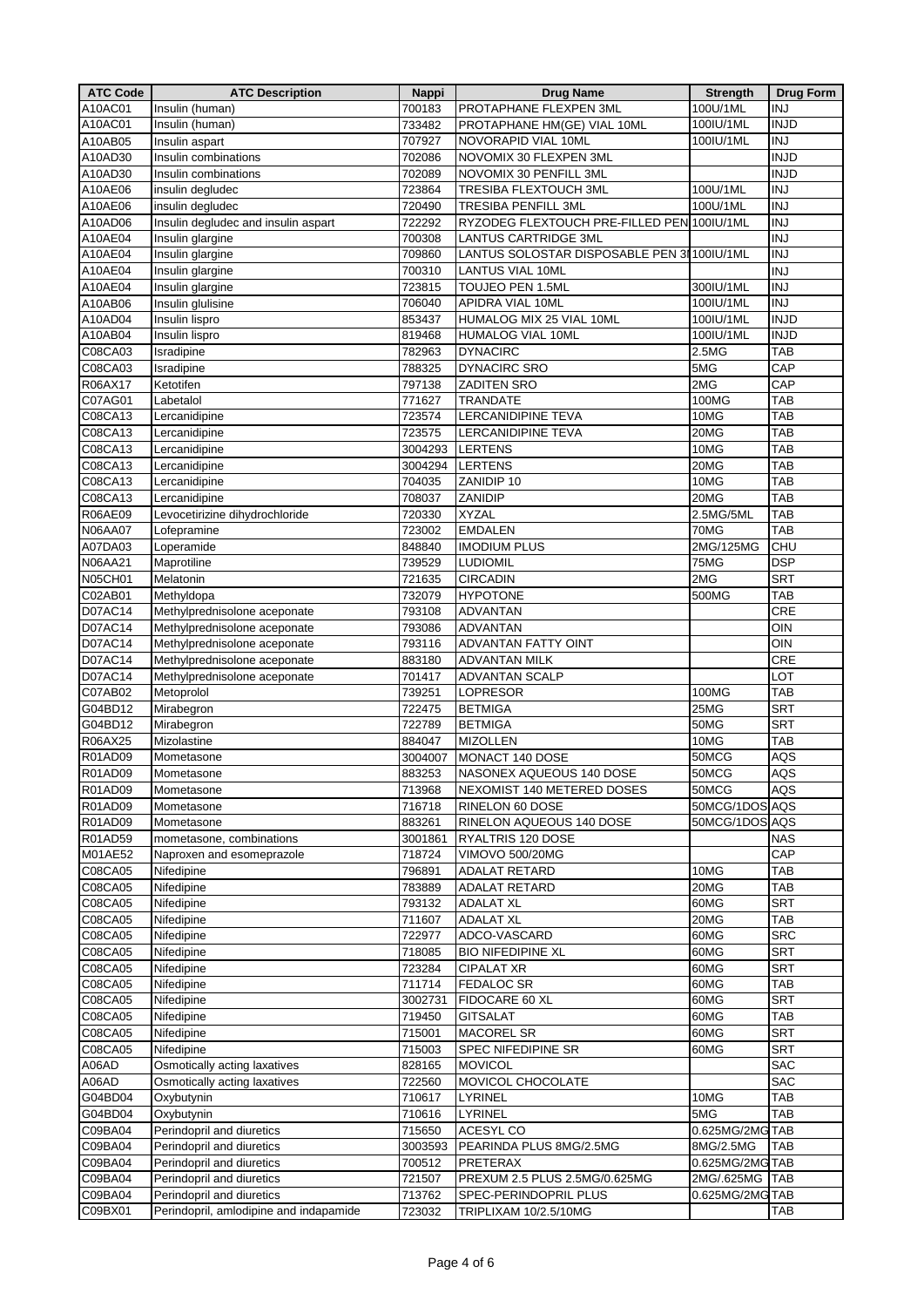| <b>ATC Code</b> | <b>ATC Description</b>                 | <b>Nappi</b> | <b>Drug Name</b>          | <b>Strength</b> | <b>Drug Form</b> |
|-----------------|----------------------------------------|--------------|---------------------------|-----------------|------------------|
| C09BX01         | Perindopril, amlodipine and indapamide | 723033       | TRIPLIXAM 10/2.5/5MG      |                 | TAB              |
| C09BX01         | Perindopril, amlodipine and indapamide | 723034       | TRIPLIXAM 5/1.25/10MG     |                 | <b>TAB</b>       |
| C09BX01         | Perindopril, amlodipine and indapamide | 723031       | TRIPLIXAM 5/1.25/5MG      |                 | TAB              |
| C10BA03         | Pravastatin and fenofibrate            | 3002371      | PRAVAFEN 40MG/160MG       | 40MG/160MG      | CAP              |
| G04BD06         | Propiverine                            | 703546       | <b>DETRUNORM</b>          | 15MG            | TAB              |
|                 |                                        | 720349       |                           | 30MG            | CAP              |
| G04BD06         | Propiverine                            |              | <b>DETRUNORM XL</b>       |                 |                  |
| A02BC04         | Rabeprazole                            | 863106       | PARIET                    | 10MG            | TAB              |
| A02BC04         | Rabeprazole                            | 863114       | <b>PARIET</b>             | 20MG            | <b>TAB</b>       |
| A02BC04         | Rabeprazole                            | 718384       | <b>RABEMED</b>            | 10MG            | <b>TAB</b>       |
| A02BC04         | Rabeprazole                            | 718385       | <b>RABEMED</b>            | 20MG            | <b>TAB</b>       |
| C09BB05         | Ramipril and calcium channel blockers  | 862215       | <b>TRI-PLEN FORTE</b>     | 5MG/5MG         | TAB              |
| N05AX08         | Risperidone                            | 3001439      | <b>ZOXADON ODT</b>        | .5MG            | <b>MLT</b>       |
| <b>N05AX08</b>  | Risperidone                            | 3001440      | <b>ZOXADON ODT</b>        | 1MG             | <b>MLT</b>       |
| N05AX08         | Risperidone                            | 3001441      | <b>ZOXADON ODT</b>        | 2MG             | <b>MLT</b>       |
| C10AA07         | Rosuvastatin                           | 723098       | CRESAGEN                  | 10MG            | TAB              |
| C10AA07         | Rosuvastatin                           | 723099       | CRESAGEN                  | 20MG            | <b>TAB</b>       |
| C10AA07         | Rosuvastatin                           | 723100       | CRESAGEN                  | 40MG            | TAB              |
| C10AA07         | Rosuvastatin                           | 723097       | CRESAGEN                  | 5MG             | <b>TAB</b>       |
| C10AA07         | Rosuvastatin                           | 705989       | <b>CRESTOR 10MG</b>       | 10MG            | TAB              |
| C10AA07         | Rosuvastatin                           | 705988       | <b>CRESTOR 20MG</b>       | 20MG            | <b>TAB</b>       |
| C10AA08         | Rosuvastatin                           | 705990       | <b>CRESTOR 40MG</b>       | 40MG            | TAB              |
| C10AA07         | Rosuvastatin                           | 710892       | <b>CRESTOR</b>            | 5MG             | <b>TAB</b>       |
| C10AA07         | Rosuvastatin                           | 721807       | <b>ROCREST</b>            | 10MG            | <b>TAB</b>       |
| C10AA07         | Rosuvastatin                           | 721809       | <b>ROCREST</b>            | 20MG            | <b>TAB</b>       |
| C10AA07         |                                        |              |                           | 40MG            | <b>TAB</b>       |
|                 | Rosuvastatin                           | 721810       | <b>ROCREST</b>            |                 |                  |
| C10AA07         | Rosuvastatin                           | 721858       | <b>ROSTOR</b>             | 10MG            | <b>TAB</b>       |
| C10AA07         | Rosuvastatin                           | 721860       | <b>ROSTOR</b>             | 20MG            | TAB              |
| C10AA07         | Rosuvastatin                           | 721861       | <b>ROSTOR</b>             | 40MG            | TAB              |
| C10AA07         | Rosuvastatin                           | 721857       | <b>ROSTOR</b>             | 5MG             | <b>TAB</b>       |
| C10AA07         | Rosuvastatin                           | 3000401      | ROSUVASTATIN UNICORN      | 10MG            | <b>TAB</b>       |
| C10AA07         | Rosuvastatin                           | 3000402      | ROSUVASTATIN UNICORN      | 20MG            | TAB              |
| C10AA07         | Rosuvastatin                           | 3000403      | ROSUVASTATIN UNICORN      | 40MG            | <b>TAB</b>       |
| C10AA07         | Rosuvastatin                           | 3000400      | ROSUVASTATIN UNICORN      | 5MG             | <b>TAB</b>       |
| C10AA07         | Rosuvastatin                           | 719251       | <b>ROSVATOR</b>           | 10MG            | TAB              |
| C10AA07         | Rosuvastatin                           | 719252       | <b>ROSVATOR</b>           | 20MG            | <b>TAB</b>       |
| C10AA07         | Rosuvastatin                           | 719253       | <b>ROSVATOR</b>           | 40MG            | TAB              |
| C10AA07         | Rosuvastatin                           | 719249       | <b>ROSVATOR</b>           | 5MG             | <b>TAB</b>       |
| C10AA07         | Rosuvastatin                           | 3003616      | <b>RUBISTOR</b>           | 10MG            | TAB              |
| C10AA07         | Rosuvastatin                           | 3003617      | <b>RUBISTOR</b>           | 20MG            | <b>TAB</b>       |
| C10AA07         | Rosuvastatin                           | 3003618      | <b>RUBISTOR</b>           | 40MG            | <b>TAB</b>       |
| C10AA07         | Rosuvastatin                           | 3003615      | <b>RUBISTOR</b>           | 5MG             | <b>TAB</b>       |
| C10AA07         | Rosuvastatin                           | 719194       | <b>STORWIN</b>            | 10MG            | <b>TAB</b>       |
| C10AA07         | Rosuvastatin                           | 719195       | <b>STORWIN</b>            | 20MG            | TAB              |
| C10AA07         | Rosuvastatin                           | 719197       | <b>STORWIN</b>            | 40MG            | TAB              |
| C10AA07         | Rosuvastatin                           | 719082       | <b>VUSOR</b>              | 10MG            | <b>TAB</b>       |
| C10AA07         | Rosuvastatin                           | 719083       | <b>VUSOR</b>              | 20MG            | <b>TAB</b>       |
| C10AA07         | Rosuvastatin                           | 719084       | <b>VUSOR</b>              | 40MG            | <b>TAB</b>       |
| C10AA07         |                                        | 719081       | <b>VUSOR</b>              | 5MG             | <b>TAB</b>       |
| C10AA07         | Rosuvastatin                           | 717520       | ZUVAMOR                   | 10MG            | <b>TAB</b>       |
|                 | Rosuvastatin                           |              |                           |                 |                  |
| C10AA07         | Rosuvastatin                           | 717521       | ZUVAMOR                   | 20MG            | <b>TAB</b>       |
| C10AA08         | Rosuvastatin                           | 717522       | ZUVAMOR                   | 40MG            | <b>TAB</b>       |
| C10AA07         | Rosuvastatin                           | 723655       | <b>ZUVAMOR</b>            | 5MG             | <b>TAB</b>       |
| R06AX28         | Rupatadine                             | 3002998      | <b>RUPALLERG</b>          | 10MG            | <b>TAB</b>       |
| R06AX28         | Rupatadine                             | 720955       | <b>RUPANASE</b>           | 10MG            | <b>TAB</b>       |
| R06AX28         | Rupatadine                             | 3000324      | <b>RUPANASE JUNIOR</b>    | 1MG/1ML         | SOL              |
| R06AX28         | Rupatadine                             | 3003794      | <b>ZEALARGY</b>           | 10MG            | TAB              |
| R03AC02         | Salbutamol                             | 857289       | <b>VENTOLIN ACCUHALER</b> | 200MCG          | ATH              |
| G04BD08         | Solifenacin                            | 3004138      | <b>FENENCE</b>            | 10MG            | <b>TAB</b>       |
| G04BD08         | Solifenacin                            | 3004137      | <b>FENENCE</b>            | 5MG             | TAB              |
| G04BD08         | Solifenacin                            | 3004272      | <b>SOLIFENACIN TEVA</b>   | 10MG            | <b>TAB</b>       |
| G04BD08         | Solifenacin                            | 3004271      | <b>SOLIFENACIN TEVA</b>   | 5MG             | TAB              |
| G04BD08         | Solifenacin                            | 3003910      | <b>SOLIREST</b>           | 10MG            | <b>TAB</b>       |
| G04BD08         | Solifenacin                            | 3003909      | <b>SOLIREST</b>           | 5MG             | TAB              |
| G04BD08         | Solifenacin                            | 706217       | <b>VESICARE 10MG</b>      | 10MG            | TAB              |
| G04BD08         | Solifenacin                            | 706214       | <b>VESICARE 5MG</b>       | 5MG             | <b>TAB</b>       |
| G04BD08         | Solifenacin                            | 3004169      | <b>VESICONT</b>           | 10MG            | <b>TAB</b>       |
| G04BD08         | Solifenacin                            | 3004168      | <b>VESICONT</b>           | 5MG             | TAB              |
| J01FA15         | Telithromycin                          | 702607       | <b>KETEK</b>              | 400MG           | <b>TAB</b>       |
| G04CA03         | Terazosin                              | 810207       | <b>HYTRIN</b>             | 10MG            | TAB              |
|                 |                                        |              |                           |                 |                  |